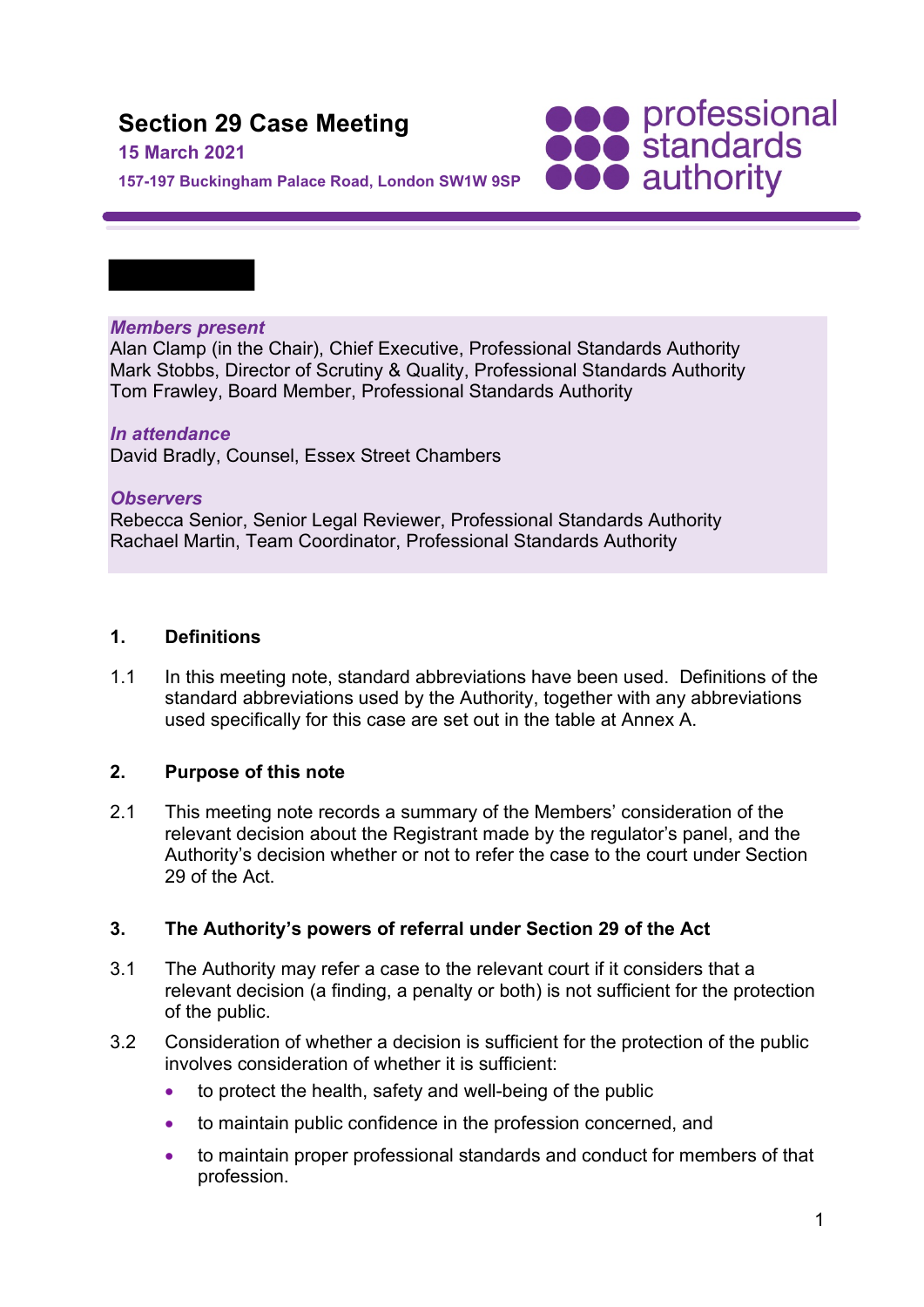3.3 This will also involve consideration of whether the panel's decision was one that a disciplinary tribunal, having regard to the relevant facts and to the object of the disciplinary proceedings, could not reasonably have reached; or was otherwise manifestly inappropriate having regard to the safety of the public and the reputation of the profession (applying *Ruscillo*1).

### **4. Conflicts of interest**

4.1 The Members did not have any conflicts of interest.

#### **5. Jurisdiction**

5.1 The Legal Advisor confirmed that the Authority had jurisdiction to consider the case under Section 29 of the Act. Any referral in this case would be to the High Court of Justice of England and Wales and the statutory time limit for an appeal would expire on 17 March 2021.

#### **6. The relevant decision**

- 6.1 The relevant decision is the Determination of the Panel following a hearing which concluded on
- 6.2 The Panel's Determination which includes the charges and findings is set out at Annex B.

## **7. Documents before the meeting**

- 7.1 The following documents were available to the Members:
	- Determination of the panel dated
	- The Authority's Detailed Case Review
	- Transcripts of the hearing dated
	- Counsel's Note dated 15 March 2021
	- Witness statements
	- Witness bundles
	- Case examiner final decision
	- Final hearing service bundle
	- Notice of decision letter
	- Hearing bundle
	- **SWE Sanctions Guidance**

<sup>1</sup> CRHP v Ruscillo [2004] EWCA Civ 1356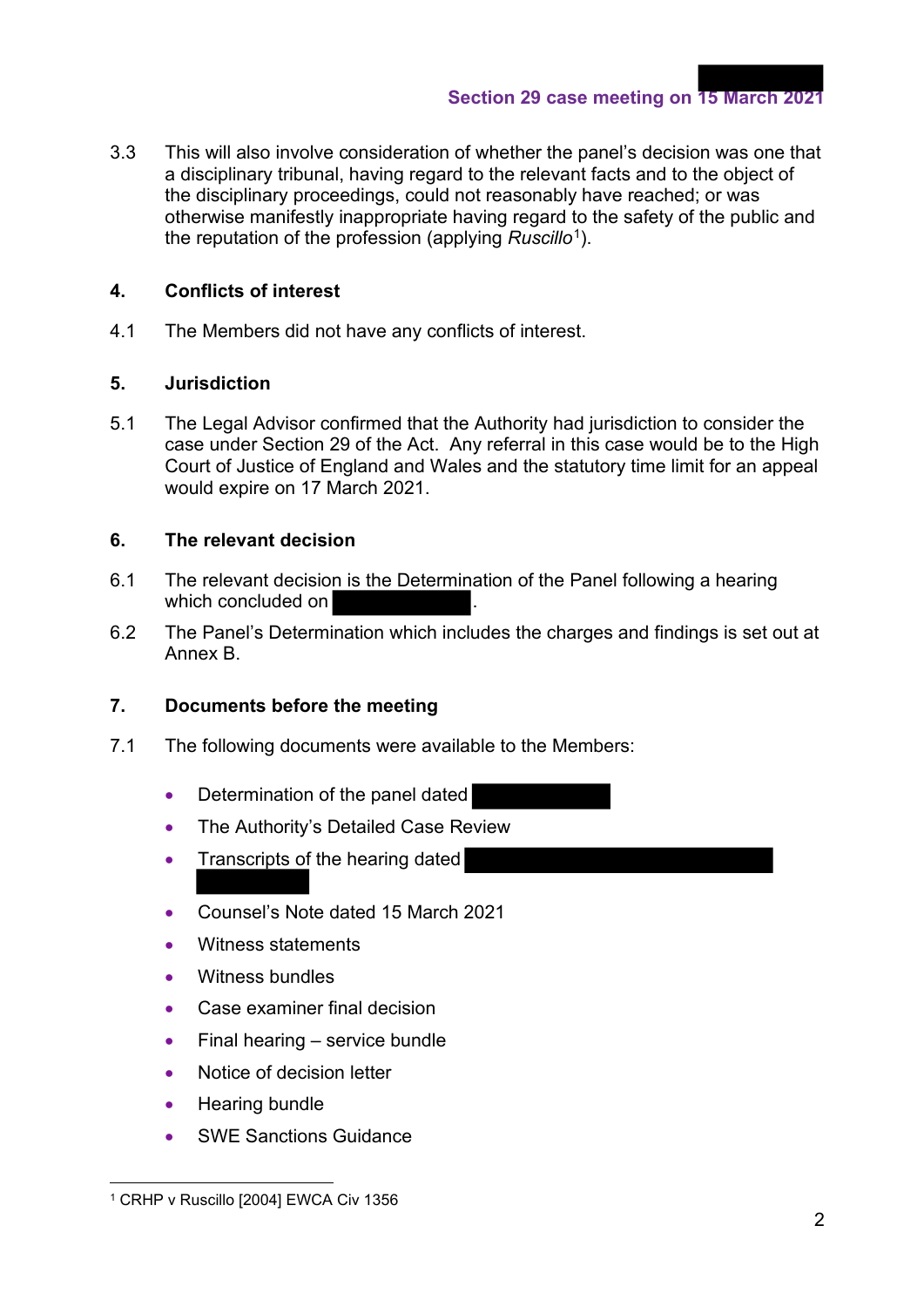- **SWE Professional Standards Guidance**
- The Authority's Section 29 Case Meeting Manual  $\bullet$
- $7.2$ The Members and the Legal Advisor were provided with a copy of a response from SWE to the Authority's Notification of s.29 Meeting.

#### 8. **Background**

- $8.1$ At the material time the registrant was she had an intimate online relationship with Person A.
- $8.2$ During the first period of contact within this time. Person A asked the registrant to send him pictures of her masturbating in front of Child A. During the second period of contact, Person A asked the registrant to sexually abuse Child A. The registrant did not comply with Person A's requests and communication with Person A ceased. At the time the registrant asked Person A whether he was engaging with other women and asking them to do similar things and he replied that he was not.
- 8.3  $On$ , Person A was arrested by Police and a subsequent police investigation established that Person A had been in touch with several women online and had similarly asked them to abuse their children and send pictures.
- 8.4 the registrant joined  $On$ as a newly qualified social worker. On , the registrant registered as a social worker.
- 8.5 Prior to , the registrant did not report to anyone what Person A had asked her to do with Child 1. On that day, the police attended at the registrant's home address and took a witness statement from her. On the same day the registrant informed her employer of, among other things, the police's attendance at her home and the fact that she had had contact with Person A. but not of what Person A had asked her to do with Child A.
- 8.6 On the same day, informed the Council's about concerns regarding the registrant's behaviour and its implications for her practice as a social worker.
- 8.7 the registrant was suspended from her employment with On began an investigation. A referral was then made to the and the SWE.
- 8.8 At the hearing the panel found proved allegations that the registrant failed to report that Person A had asked her to commit sexual acts on and in front of Child A to the . The registrant admitted the allegations but not that her fitness to practise was impaired. The panel found that the registrant's conduct did not amount to misconduct but issued a warning.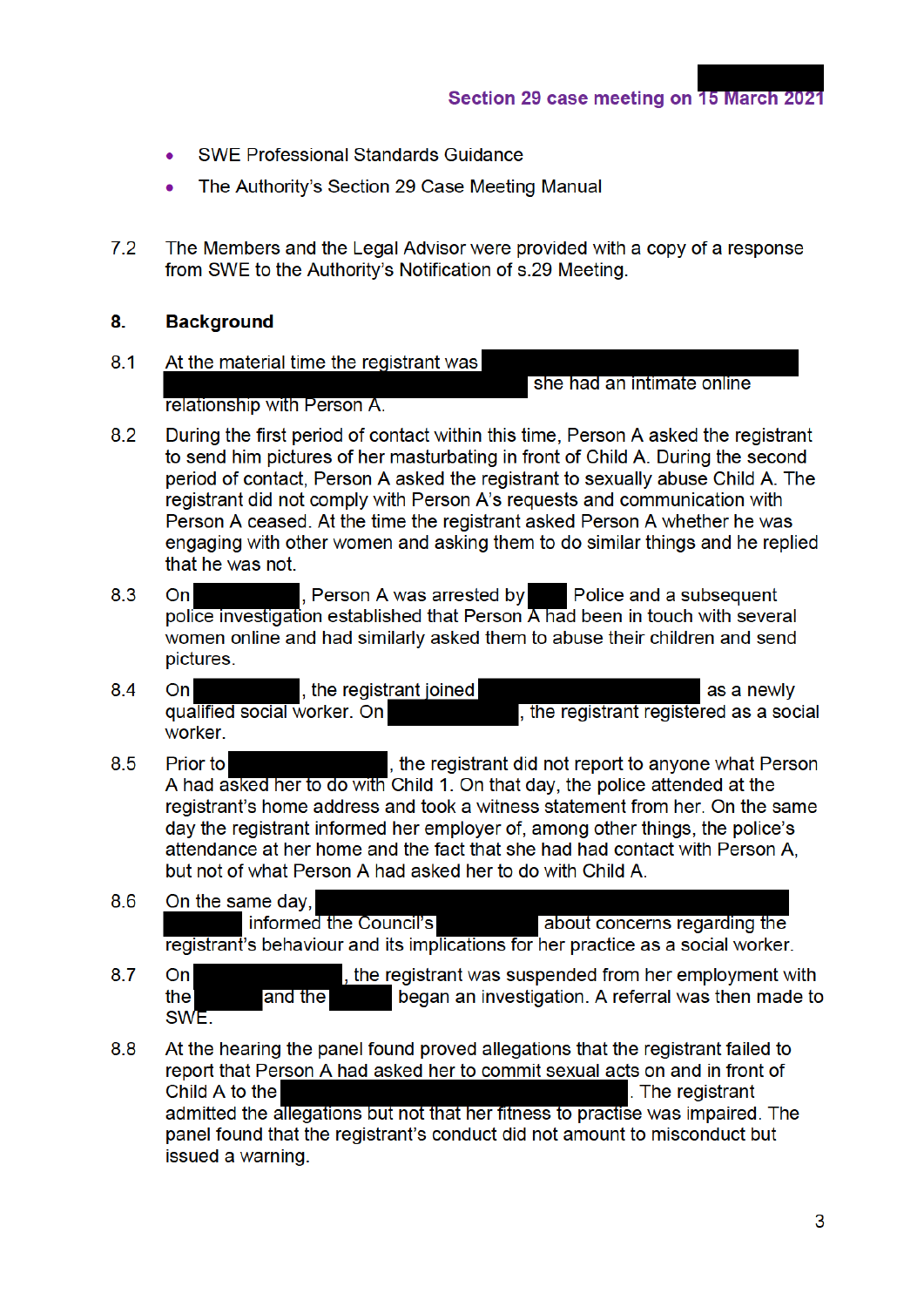#### **9. Applying Section 29 of the 2002 Act**

- 9.1 The Members considered all the documents before them and received legal advice.
- 9.2 The Members discussed the following concerns about the decision:

#### *Procedural irregularity*

#### *Misconduct and impairment*

- 9.3 The Members considered whether it was appropriate for the panel to have heard submissions in respect of and give a determination on misconduct separately from and prior to impairment. The Members noted that the panel proceeded in this manner despite counsel for SWE submitting that it would be usual for the panel to deal with misconduct at the same time as impairment.
- 9.4 The Members were satisfied that the panel's approach in considering misconduct first was not inappropriate and was in line with the approach taken by other regulator panels considering FTP proceedings. Accordingly, this also appeared a logical approach, since if misconduct was not found then there was no need to consider impairment.
- 9.5 In terms of the panel's consideration of mitigation at the misconduct stage. The Members considered that there are occasions in which mitigation and the circumstances of the alleged conduct do require this to be considered at the misconduct stage. In this case the Members noted the panel's poor reasons for not finding misconduct.

#### *Finding of no misconduct*

- 9.6 The Members considered whether the panel had adequately discharged its duty to investigate evidence and noted the rigour in which the registrant's employer had carried out its own investigations, which was significantly more detailed than the approach taken by the panel. The Members felt that the panel accepted the registrant's employers' findings and the registrant's own statements with minimal scrutiny and failed to take a probing and testing approach in their analysis of the evidence before them. The Members acknowledged that this approach by the panel may have a been a result of the panel's sensitivity to the registrant's panel's sensitivity to the registrant's that this approach was not consistent with public safety.
- 9.7 The Members felt that the panel accepted that the registrant was naïve at the time of alleged conduct and accepted her witness statements without fully scrutinising them. They were concerned by the level of insight shown by the registrant in her witness statements which did not always appear to engage with her own duties to safeguard.
- 9.8 The Members felt that the panel failed to fully explore the registrant's evidence and her claims that she was "the victim" and "groomed". The Members considered that this would have allowed the panel to have a fully informed view of the circumstances in which the conduct occurred and whether there was a greater duty on the registrant to have informed the police given that she was a student social worker at the time and therefore aware of safeguarding issues.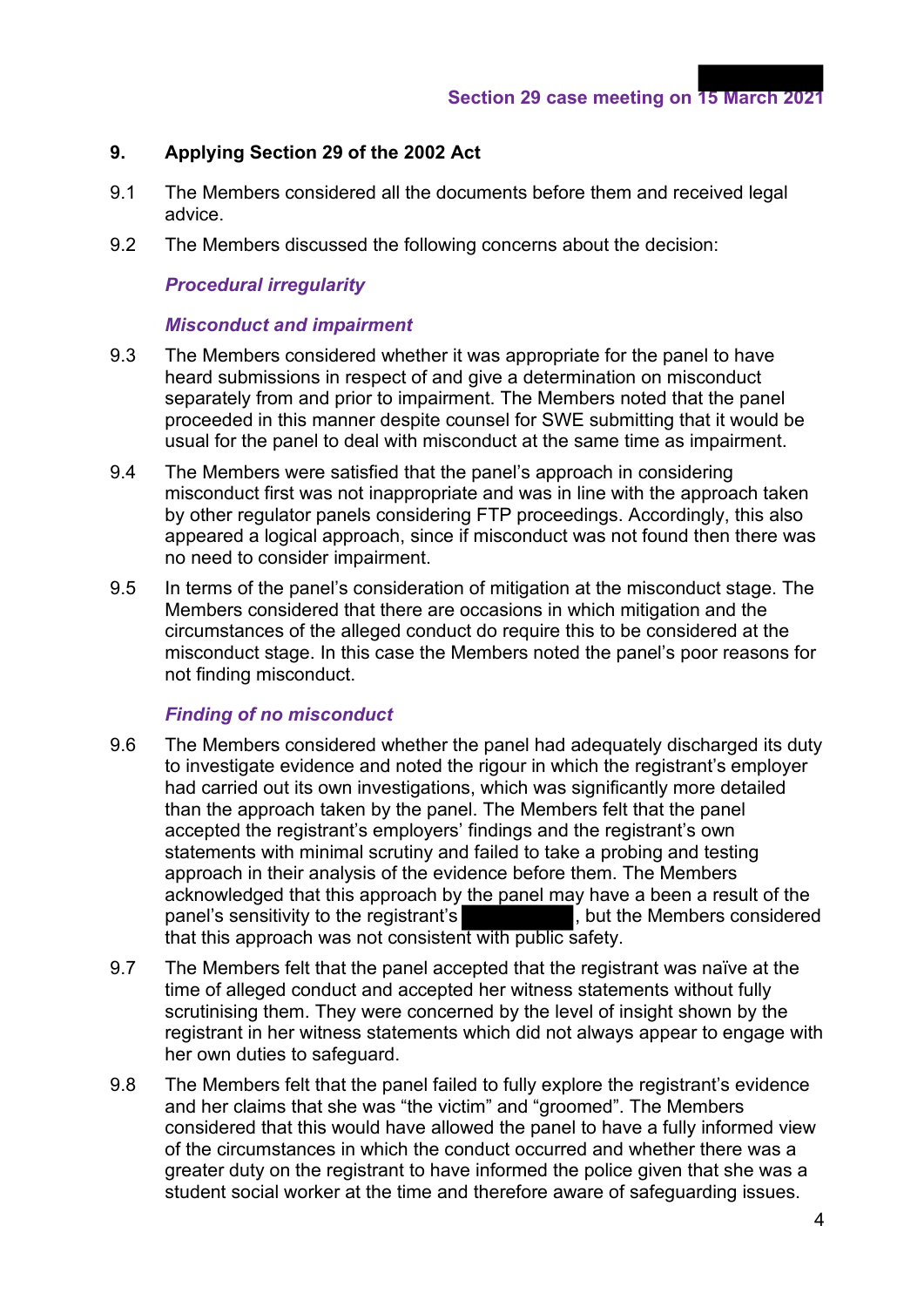- 99 The Members felt that any member of the public regardless of their profession would be alert to potential safeguarding issues raised by Person A's requests and that the registrant's failure to notify the police and appropriate authorities was also a competence issue.
- The Members acknowledged that there was some evidence to suggest that the  $9.10$ registrant did not present an ongoing risk but concluded that it would have been reassuring if the registrant had given evidence, confirming that if she was ever requested to carry out the conduct requested by Person A in the future, she would report the individual to the police and appropriate authorities.
- The Members concluded that the panel failed to fully investigate the registrant's  $9.11$ evidence which resulted in their reasons for not finding misconduct to be weak.

#### **Warning**

- The Members noted that the warning given to the registrant was not actually  $9.12$ conveyed to the registrant during the hearing.
- 9.13 The Members noted that as the warning would not be published on the public facing register it did little to uphold professional standards to remind other professionals of their obligations.
- $9.14$ The Members concluded that the warning imposed was inadequate since it read as the reasons that the panel considered a warning should be given, rather than an actual warning. They were concerned at the administrative and typographical errors that meant that the terms of the warning were entirely unclear within the decision.

#### **Registrant's**

9.15 The Members considered whether there was any evidence that the registrant's fitness to practise was impaired at the time of the hearing and whether the panel should have therefore adjourned the proceedings. The Members noted  $\mathbf d$ that the registrant has had

investigations by the police. her employer and SWE appear to have exacerbated these difficulties and the registrant told the panel that she was receiving

9.16 The Members felt that, while there were clear concerns about the registrant's , it was not the panel's role to investigate them at this hearing.

#### **Conclusion on insufficiency for public protection**

- $9.17$ The Members concluded that the panel's decision to find no misconduct was insufficient for public protection.
- 9.18 The Members felt that the panel did not carry out its role effectively in that it did not sufficiently interrogate the evidence from Person A so that it could properly understand the circumstances in which she had failed to report Person A. The serious nature of those conversations might well have put her on notice that she should do so and suggested that she might have been guilty of misconduct. The panel's approach did not enable it to take a view as to whether or not that had that been appropriate, how far she had remediated her conduct and how far her fitness to practise was impaired.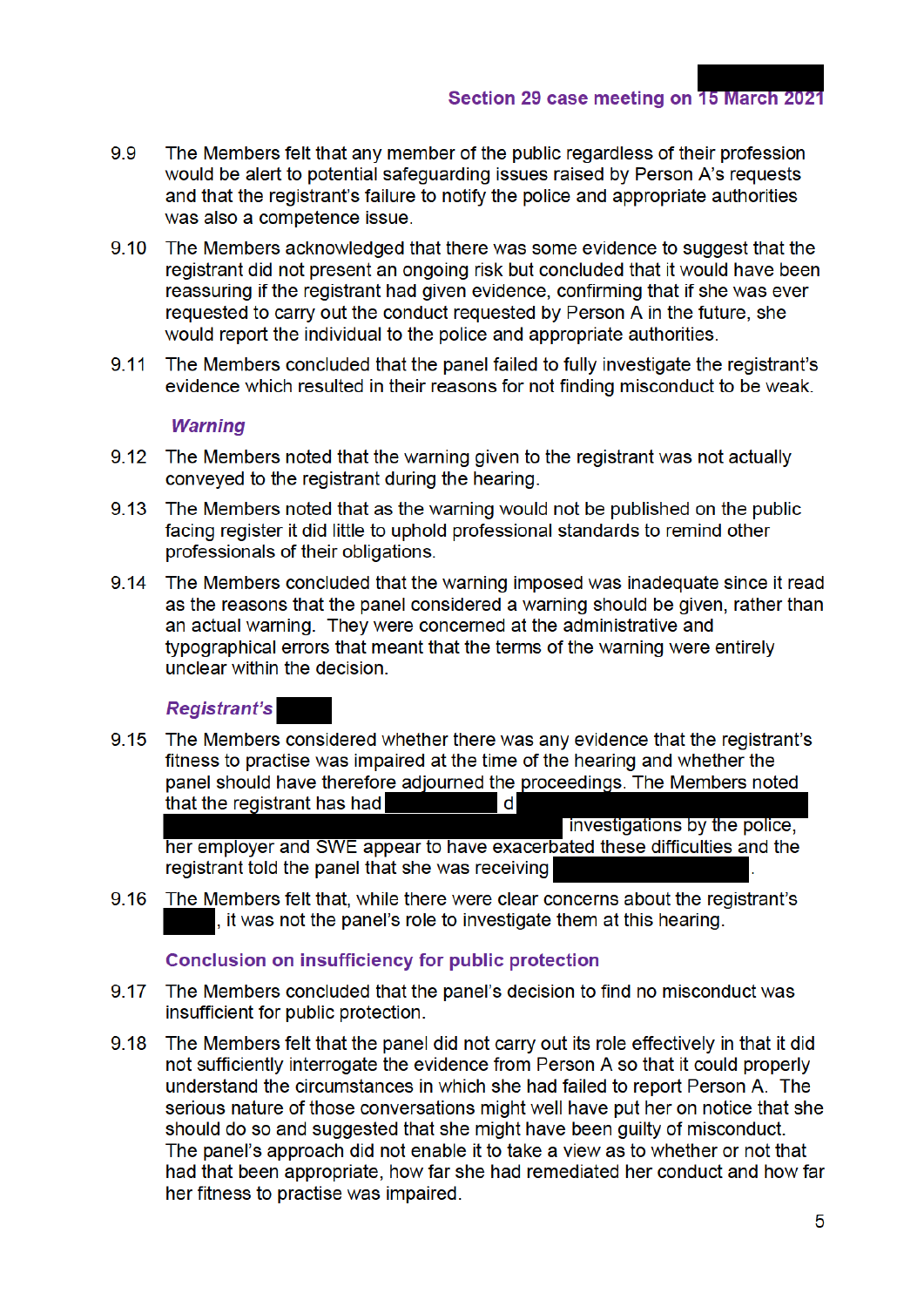9.19 In light of this, the Members concluded that the panel's failure to discharge their duty in investigating the evidence was a serious procedural irregularity which meant the Members were unable to determine whether the outcome of the case was insufficient.<sup>2</sup>

#### **10. Referral to court**

- 10.1 Having concluded that the panel's Determination was insufficient for public protection, the Members moved on to consider whether they should exercise the Authority's discretion to refer this case to the relevant court.
- 10.2 In considering the exercise of the Authority's discretion, the Members received legal advice as to the prospects of success and took into account the need to use the Authority's resources proportionately and in the public interest.
- 10.3 At this point in their discussions the Members noted that the registrant had suffered considerable difficulties as part of the process and that the panel's failings were not her fault. They noted the danger that a decision to refer may add to her difficulties. Nevertheless, given the seriousness of the concerns, the Members could not see an alternative approach that would address them.
- 10.4 Taking into account those considerations, along with advice on the prospects of success, the Members agreed that the Authority should exercise its power under Section 29 and refer this case to the High Court of Justice of England and **Wales**

**Alan Clamp (Chair) Date**

 **07/04/22**

<sup>2</sup> *Ruscillo* at [72]